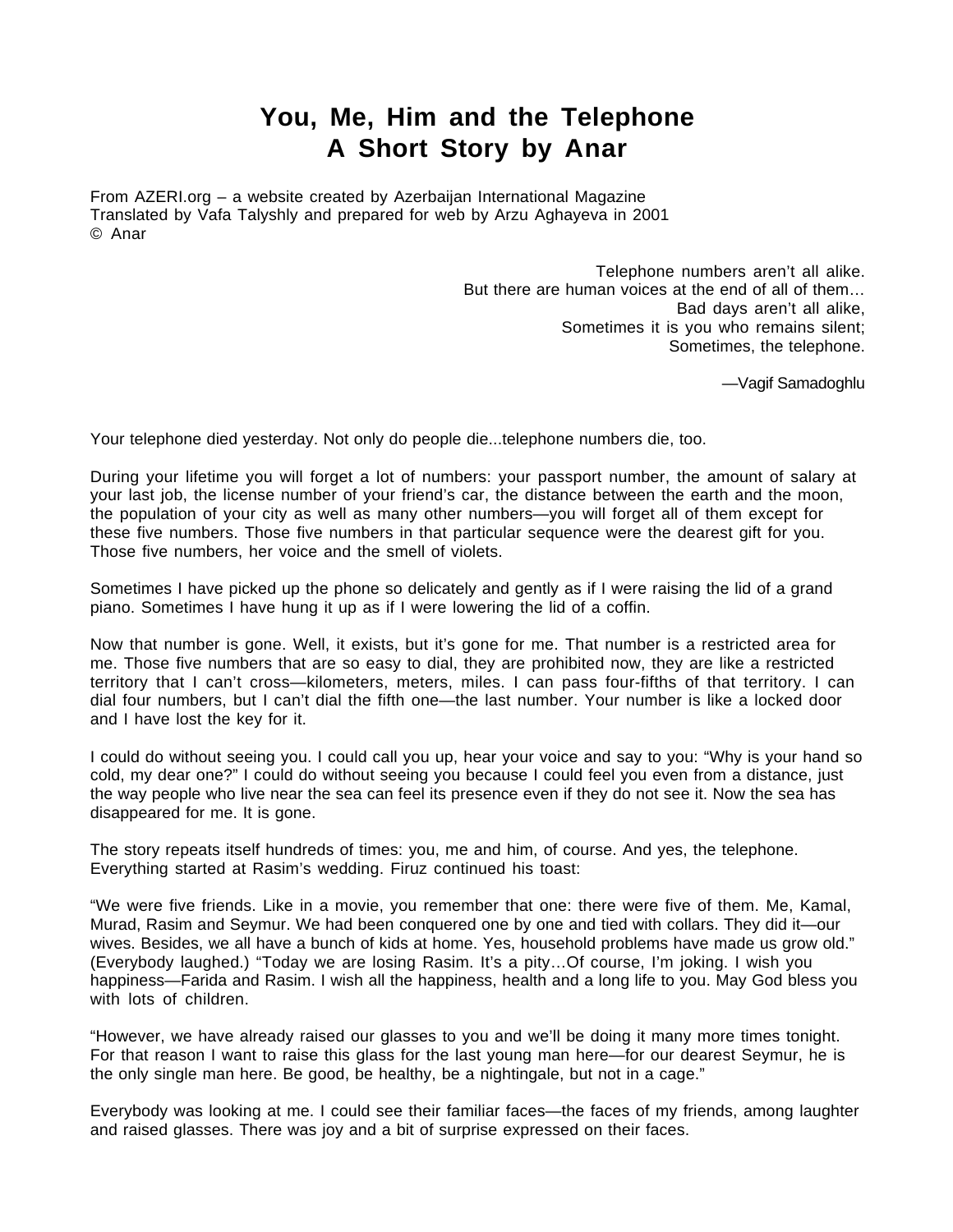After the guests had left, we all went out together at the same time—Firuz, Kamal and Murad with their wives and me by myself. We were walking down the streets of the sleeping city when suddenly Firuz's wife put her arm in mine: "OK, Seymur, when do we celebrate your wedding?"

"In the far future."

"Why? You don't believe the words of this fool, do you?" She leaned on her husband's arm with a devilish smile. "You think that family life is like hell."

"He can't find a good girl for himself," Firuz said.

"Really? Hey guys, did you hear that? Let's find a girl for Seymur. Will you marry if we find the most beautiful girl in Baku for you?"

"Of course," I said, "but only under one condition. You must find the girl right now, at this moment. If not, I can change my mind."

Kamal said, "How can we find a girl for you at night? We can't look for her here in the street. Besides, you probably wouldn't marry a girl who walks the streets at night."

"Yes," I said, "you are completely right. That's why we should change the subject."

"I have an idea. Let's find a girl for Seymur by telephone. There's a telephone booth over there."

"That's a good idea," I said, "but I don't have any change."

They all handed coins to me. I went into the telephone booth.

"Tell me the number."

"Dial the first number that comes into your mind," Firuz said. "For example..." Suddenly he stopped. "No, brother, I can't insist on this. What if you don't get along with your mother-in-law? I'll be the one to blame."

"Coward," said I, "that's exactly the point. Marriage is not a joke. Nobody wants to be held responsible. Kamal, why don't you say something?"

"I have a suggestion," said Firuz's wife. She was always making recommendations. "If nobody wants to be responsible, then let's share the responsibility. Let everyone suggest a single number."

"Fine," Firuz said. He always liked the proposals his wife made. "Two."

I repeated the number two.

Firuz's wife said, "Nine."

"Zero," Kamal said and looked at his wife, "Your turn."

"Me? I don't know what to say. OK—four."

Murad said, "Five."

Only Murad's wife didn't have a chance to suggest a number because the telephone was already ringing.

"My fiancé is sleeping," I quipped. Everybody laughed. I hung up the phone.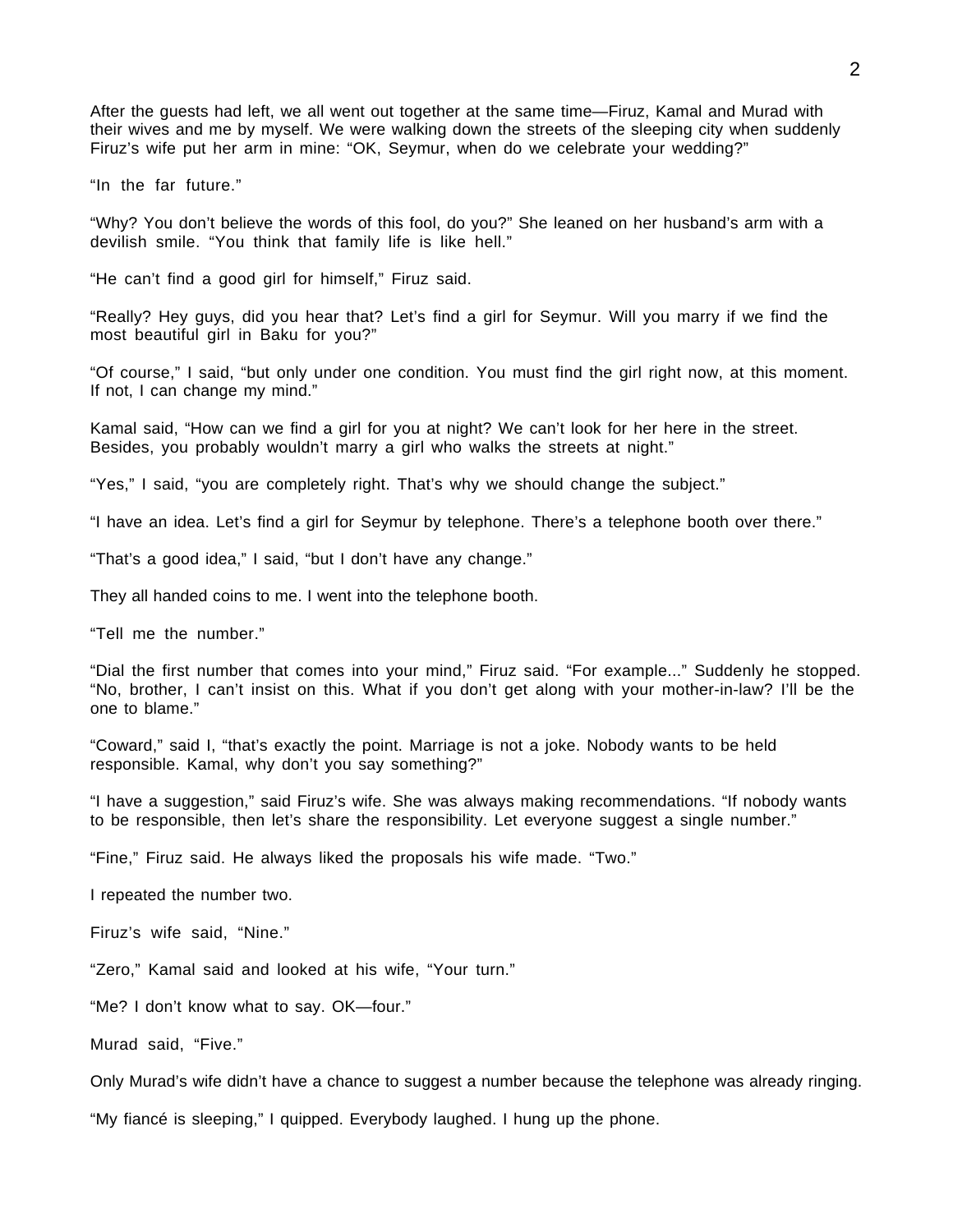We continued on our way and parted one by one. Everybody went to their homes and for some reason, I felt very lonely. I went down to the park by the sea. I was walking along the lonely boulevard, looking at the dark sea and the waves of different colors. For some reason I kept remembering the telephone number that I had dialed. It was two o'clock at night. I went to the nearest telephone booth, deposited a coin and dialed the number.

A woman picked up the phone. Her voice didn't sound very tired, just a bit tired and a little surprised.

"Yes."

"Hello."

"Hello. Who's calling?"

"It's me. Let's get acquainted."

I was expecting a rude answer like a slap in the face. Or I expected her to hang up the phone on me, like a door slammed in my face. But she neither cursed me, nor did she hang up the phone. Her voice remained calm.

"Don't you think it's a little late for making acquaintances?"

"Late? No, I don't think so. It's the right time for it. I'm coming from the wedding of my best friend. He was the last single person among my friends. It seems to me like it was his funeral today, not his wedding."

"Why do you say that? Aren't you married yourself?"

"No. Are you?"

She laughed. "You want to know everything from the first day of acquaintance?"

"I'm sorry. I hope you don't think that I'm an obscene caller. I'm not. It's just that my heart is tearing apart from loneliness. So I thought I'd call and speak to someone."

"How did you get my number?"

"Lucky guess. I just dialed the first numbers that popped into my head, that's all."

"That's interesting."

"You know, I'm a little drunk, so I feel lonely."

"That's all right. It can happen to anyone."

"Is there any way that I can see you?"

"No. Listen, this is not going to work. Let's do it this way. It's late now. Go home and get some sleep. When you get up in the morning, all your sadness will be gone. You'll see."

"But I want to see you. Let's talk at least."

"You know my telephone number. If you feel like you want to talk to me tomorrow morning, you can call back."

"Really?"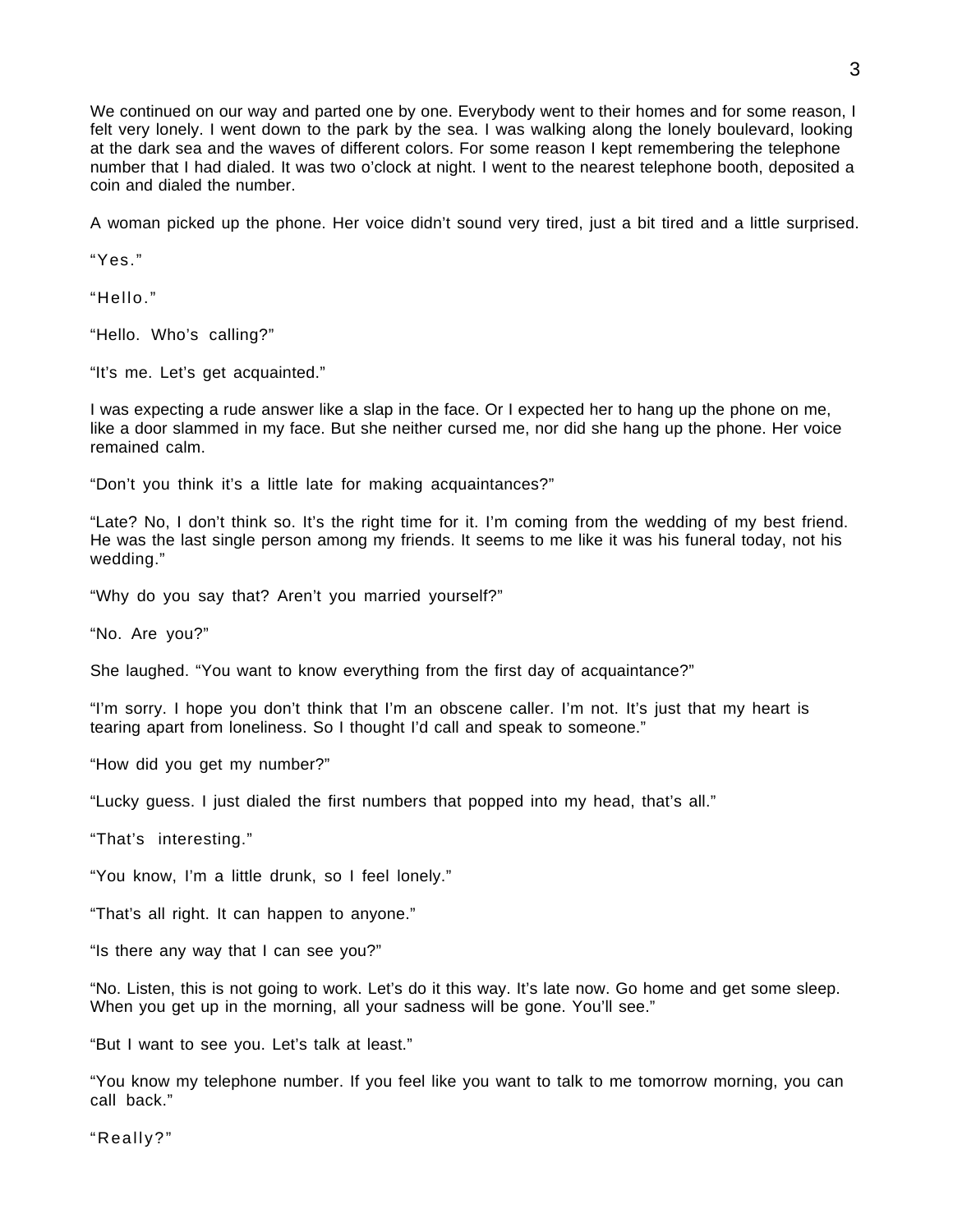"Really. Good night!"

"Good night. I'll call you tomorrow."

It's funny, but as soon as I hung up the phone, I didn't feel lonely anymore. Now I had someone, too.

Naturally, I didn't call in the morning. I had a thousand things to do and I forgot about it. After a few days, I had a fight with our lab director while discussing some work project. He was also my research work supervisor.

Firuz took me to his house after the discussion. (He worked at the same institute that I did.) On our way home he was telling me to be wiser and not to explode at every little thing. "Even if you're sure that you're right, there are smarter ways to defend your opinion, with the help of facts and arguments. Otherwise, you'll only gain enemies and you still won't be able to convince anyone. Be outgoing. If you see that someone is wrong, tell him, 'It seems like you haven't considered the problem from all viewpoints, I think that if you look at the problem again, you'll agree with me.' It's just not right to handle problems like you do: you don't understand anything, you're so ignorant... And that's why..."

"That's why," I said, "I'm sick and tired of your cautiousness."

"All right. I can see that there is no way to speak to you like to a human being. Let's go to my house and have a cup of tea..."

"You know," Firuz's wife was saying, "we never taught him, I don't know where he picked up these words. He makes them up himself. He says: 'm-mother,' 'f-father.'"

She was talking about their one-year-old baby boy. Firuz was in the other room changing into comfortable clothes and slippers.

"That's true," he said. "Strange, but I have invented a new theory. I think babies are the ones who invented words, not adults. We adults only use the words that they made up. Have you ever seen a baby sweeter than my son, ha?"

I couldn't remember the number, no matter how hard I tried. I remembered the second part of it. I could also recall the first two numbers, the third number was zero, but what about the second one? I couldn't remember it.

"Look, Samaya, what was the number you suggested the other evening?"

"What evening? What number?"

I had to explain everything to her. I also became the butt of jokes, laughter and advice. They made fun of me, and then they told me to be wiser. "Well, that's not important," Samaya said as I was leaving.

Finally, I remembered: the number was nine. It's the number of the trolleybus that I take every day.

"Hello. It's me."

"Hello. Who are you?"

"You have a short memory. Remember, I called you three days ago. It was at about this time."

"Your voice was different then," she said and added with irony, "or maybe, it's a different person this time. Last time it was a lonely man whose friend had just got married. You have found a good hobby for yourself—telephone adventures."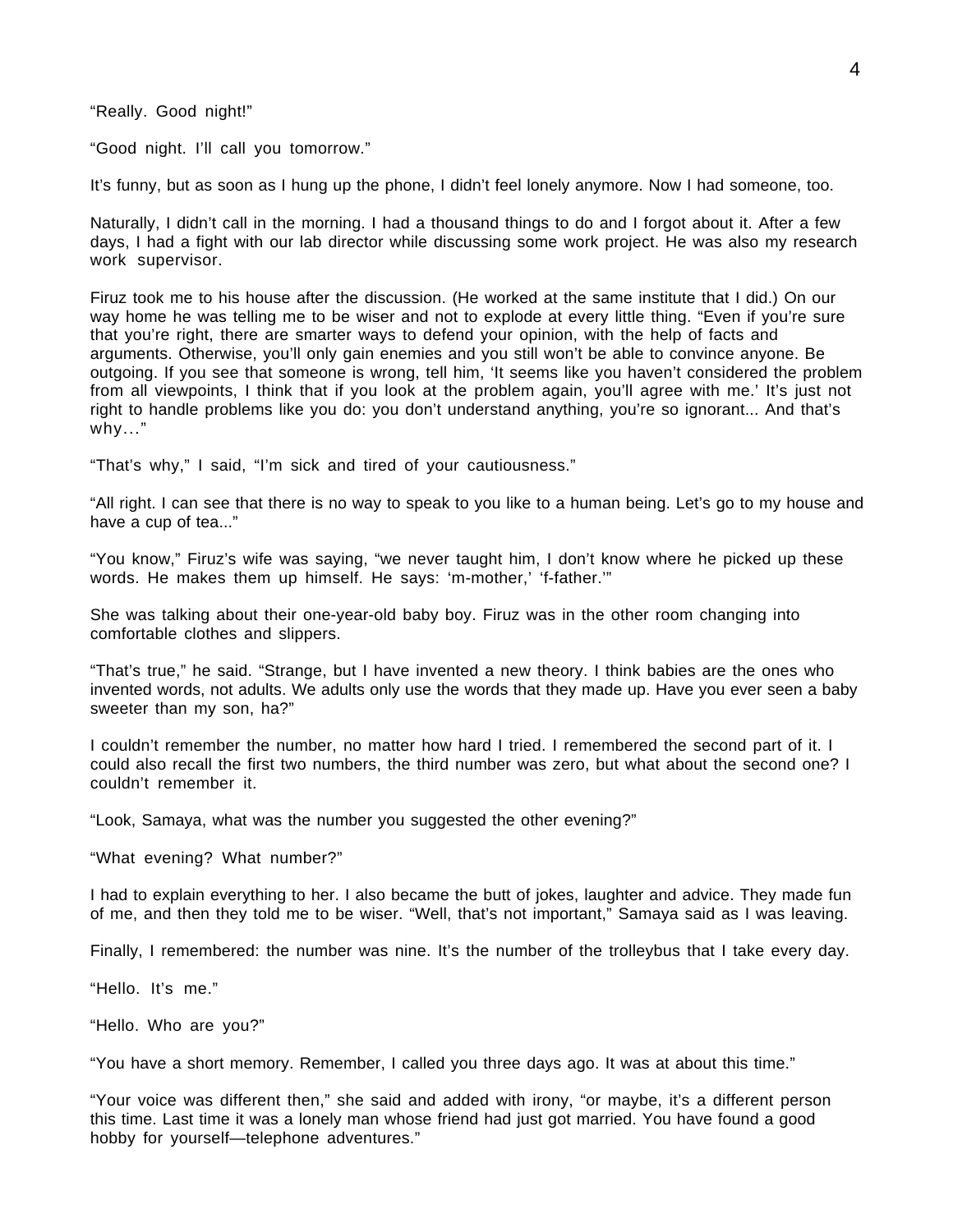She spoke sharply, in an ironic tone of voice.

"I swear, it's me. You probably heard my drunk voice last time, and maybe that's why you don't recognize it. Do you recognize my voice now?"

"Yes, I recognize it. I'm sorry, I thought it was someone else," she laughed lightheartedly. "So, you are not drunk today."

"Absolutely not. I called when I wasn't drunk so that you wouldn't have a bad impression of me. I don't want you to think that I'm a drunkard. I rarely drink."

"It's good that you called tonight because I was bored. My radio is broken."

"Do you always go to bed this late?"

"Yes, I listen to the radio till midnight. However, my radio is broken today, so I'm going crazy without it."

He could hear someone playing the piano, but the sounds appeared to be originating from far in the distance.

"I know you don't like answering questions, but could you tell me, who is playing the piano this late?"

"Oh," she laughed. "That's not in my house, it's the neighbor. I'm sick and tired of that girl. She plays her piano all day long. The walls are thin, and her sonatas are getting on my nerves. When my radio was working, I could drown out her playing."

"What do you listen to on the radio?"

"My radio gets very good reception. Look—here they are always broadcasting concerts." I envisioned her fingers turning the dial and checking out the various stations.

"Here there are some melodies from some place far away, from overseas. Here it always sounds like a storm, here they speak in a foreign language. Here it's always noisy. The host of the program makes jokes, people laugh, they clap and although I don't understand the words, I enjoy it because everybody is laughing, clapping and having fun. Here there is some kind of program about intimate things. A man and a woman speak in very low voices, almost in a whisper, and I can hear their sighs. Radio is a very strange thing. It seems like the entire world is in my room, kind of the world's night: the sky, melodies, dramas, airplanes..."

"Why airplanes?"

"Listen," she said. I realized that she was listening to something. I started listening too, and could hear the sound of an airplane. I wondered if this plane were flying over my house as well. I wondered where her house was situated, in what part of the city.

"Are airplanes and radios relatives of each other?" she suddenly asked.

"Are they?"

"Yes, the sky connects them," she said and became silent again. Now there were sounds of the same piano playing, not the airplane.

"I speak all the time and you listen silently. Why don't you speak a bit, too? Tell me something."

It was amazing. I don't know why, but I started telling things to this stranger that I had never told anybody. Like about the difficulties that I had at work. About how me and my old friend Firuz were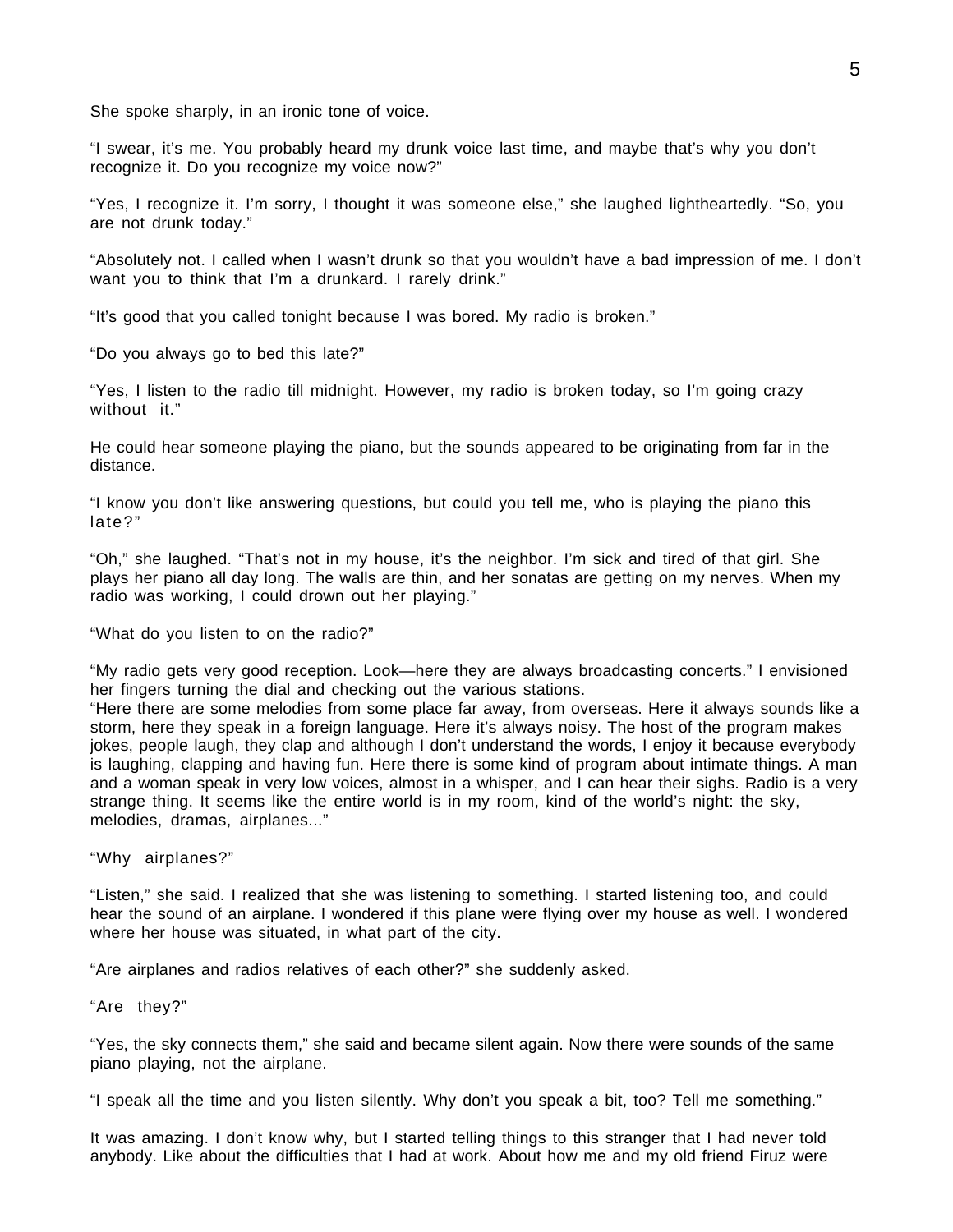avoiding each other lately. About the reasons why I didn't like my research work supervisor. About how I fought with him at the meeting and about other things. About things that didn't have anything to do with her. Why was it to her, not to anyone else, that I was telling all these things? I didn't know. But I couldn't help it, I had to tell her everything.

Suddenly I realized what I was doing, told her goodbye and hung up the phone.

I was thinking about it all the way home. I was thinking that nobody would believe me if I told them about it. I was telling things that lay deep inside my heart to someone I didn't know, someone I had never seen. What did I know about her? Nothing. I only knew that she liked listening to the radio at night and that her neighbor played the piano.

One of the characters in this story is the telephone. That's why I want to say a few words about it. Lately, I've been thinking a lot about telephones: each of them unique and different in its own way.

There's a black telephone on the table of our laboratory director. Every time I look at that telephone, its wires remind me of a grenade. When I look at the eyes of my director, they are always troubled, full of worry and fear. It seems to me that there's a long-term explosive bomb in his room, not a telephone. He shudders with each phone call. Probably, it seems to him that this bomb—the telephone—can explode any minute, bringing him bad news. Like someone might call and tell him that he has been fired, or that his wife has run away from him.

There was a telephone in our chancellery. But its dialing apparatus was a black closed circle, without any numbers on it, as if it were locked. It seems to me that this telephone was as helpless as a car without tires, a letter without an address on it. It was a symbol of submissiveness, dependence, passiveness and lack of initiative. Someone could call you, but you could call no one. From this point of view, telephone booths are just the opposite of such telephones. You can call anyone you want, but no one calls you. You can call someone and say whatever you want, you can even swear at them and there is no way they can trace you down and find you.

That makes telephone booths the symbols of impunity, irresponsibility and lack of restraint. Their power is like the power of an airplane carrying bombs over a unarmed ship sailing in the open sea.

You can't imagine how much I regretted not having a telephone myself. I collected coins and never spent them, like a greedy man. I would ask everyone—my friends, people I knew—for coins. Also, every time I had a chance, I would change some bills into coins.

I called her every evening. And I always called late at night. It had become a habit. I was used to these everyday conversations and to her somewhat tired, somewhat ironic, sad voice, to the sounds of the piano of her neighbor, to the sounds of the radio that I could faintly hear and to the silences caused by planes flying overhead.

I already knew a few things about her, but very little. I knew that her name was Madina. That she lived alone. I knew that she had brown eyes, that her shoe size was 35. Once I asked her: "How old are you?"

"Oh, I'm very old, I have grandchildren and great-grandchildren," she said. I realized that she was teasing me, because her voice was very young. And I also realized that she didn't want to speak about her age, her job or her marital status. And I didn't insist.

Of course, she didn't ask herself anything like that, however, she knew that I was 29 years old, that I was single and that I worked at a scientific center. She didn't know my name. For some reason I didn't tell her my real name; I told her that my name was Rustam. Why? I don't know. Maybe her name was different as well, not Madina.

"When will I see you?"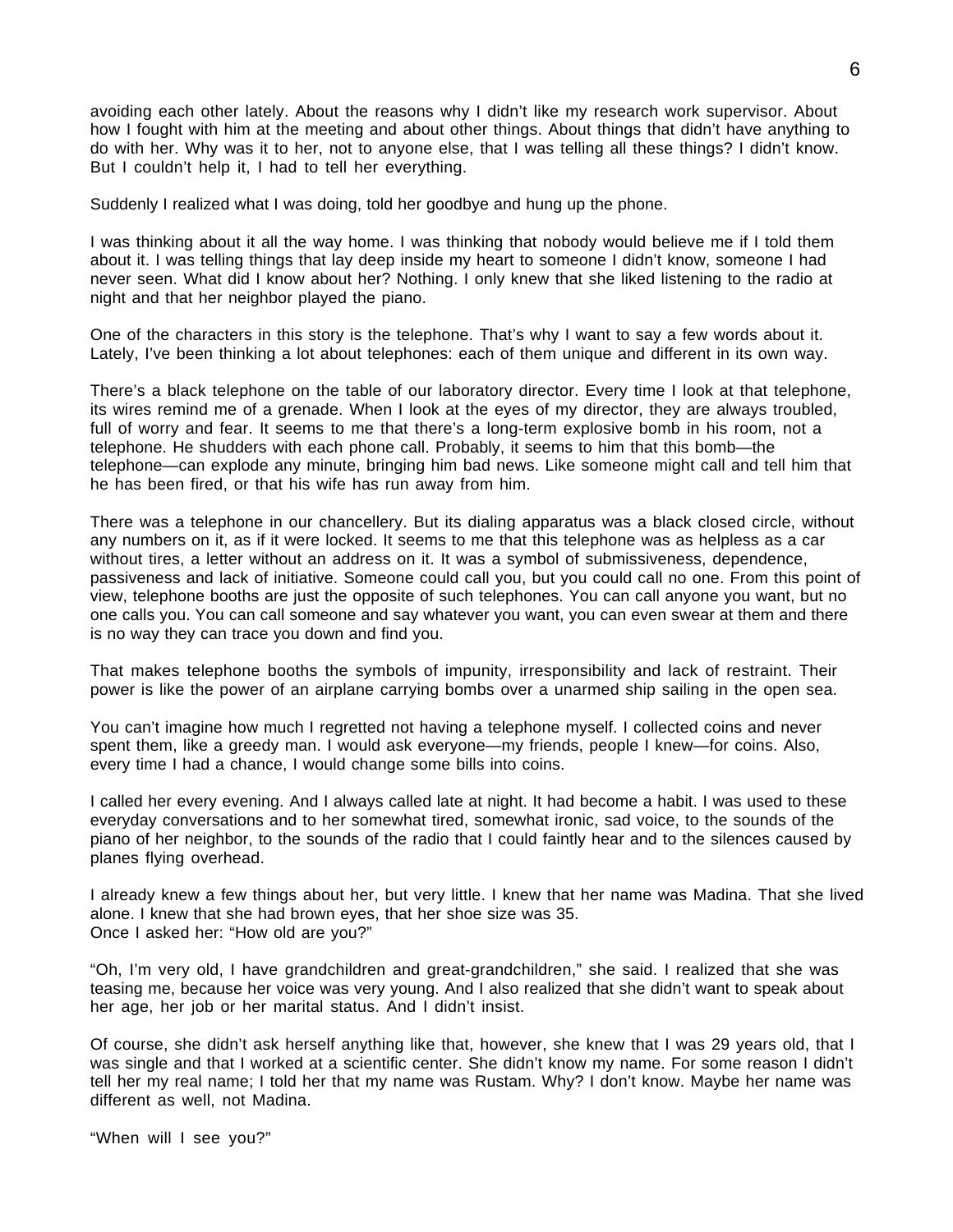"Why do you want to see me?" she said. "Don't you like it the way it is? I don't know how it is for you, but I like these phone conversations. They bring something new into my life. I like that I have to wait for a phone call during a certain time of the day. I don't know the person who is calling at all. I have never seen him—that's why I can talk frankly to him, and he can tell me everything on his mind as well.

"He's never seen me and he can't even imagine how I look. Is that so bad? What if, when we see each other we don't like each other? Everything will be spoiled then. Even if we like each other, it still will be different, it will be usual, ordinary, everyday. Let's leave it the way it is. I can assure you that it's better this way. Tell me about your job. What happened after that fight with your director? Did you get away with it?"

"I'm going to leave and quit that job. I'm going to work some other place."

"Where are you going?"

"I don't know yet. What do you advise?"

She didn't answer. I heard the sound of a plane.

We were celebrating the New Year at Firuz's place. The newlyweds—Rasim and Farida—were also there. It was 20 minutes to midnight when we took our seats at the table. The table was very nice, Firuz's wife and the other ladies had done a very good job. I was the last one to arrive. It was cold outside and after the snowy, windy streets, the light and warmth of the house seemed to be more pleasant than ever.

The clock struck midnight. Everybody hugged and kissed and wished each other happiness. Firuz announced that the coming year was going to be historical because Seymur would be getting married. We drank another glass of vodka and Firuz took me aside. He had been drinking all evening so he was very drunk and making toasts that were dedicated only to me. He looked only at me while saying them.

"I'm drinking to your health. Always be yourself. So courageous, principled, but I wish you were a little friendlier, a bit more tolerant and patient with others. I wish you could see the world with open eyes. I know you're laughing at me inside your heart, or maybe you even hate me. You think that I have exchanged my dignity and honor for all this," he pointed to his new furniture, "or for Samaya's fur coat.

"No. I will never do anything that counters my conscience. I never even say something that is opposite to my principles. You can be sure about that. But..." he paused, "but one must always be wise and calm in every situation. You must not burst out in fury over every little thing. There are times when you must take a step back and compromise. And there are times when you can scream, fight and stand for what you believe is right. You must be able to make compromises in small cases, in order to stand firm when it comes to larger matters."

"Maybe you're right. But this theory is too complicated for me: take a step back here, here go ahead—I'm not good at such kind of sports."

He gestured with his hand. "OK. Let's drink. Where are you going to work this coming year?"

"At a publishing house," I said. "I got hired yesterday."

"Of course, it's your business, but if you ask me, I'd say that you shouldn't have left your old place."

He went over to the piano and started playing and his wife started singing. It was one of the latest hits on the radio. Suddenly I recalled the sound of the piano playing, and then the radio.

"I want to propose a toast," I said.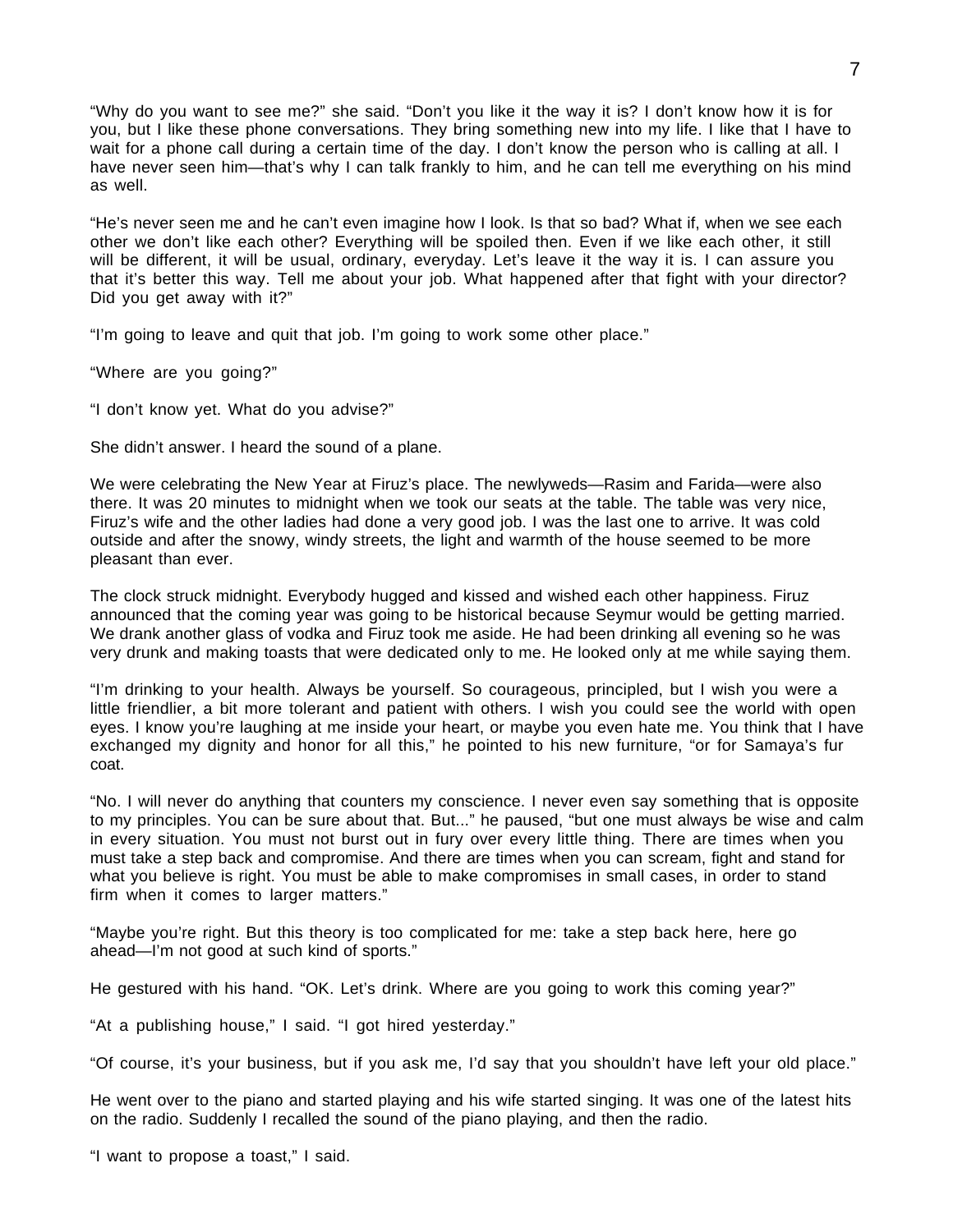Everybody looked at me with surprise. I never liked making toasts.

"Look, we are all here, together, and we are having a wonderful celebration. But there are people today who are alone. What are they doing? For example, people with professions such as men on duty, road watchmen, railroad controllers."

"Who? Who?" they all asked.

"Railroad controllers," I said. Yes, those railroad controllers who know the train schedule by heart, those people who stay alone in their old houses at night and those who do their jobs, meeting and seeing off the trains, even in cold weather and strong winds and storms."

Rasim said, "Hold on, I think our friend is drunk already." Everybody laughed.

Firuz looked at me and stood up. "Wait, hold on," he said. "I think he was insulted. Please do not laugh—the question is very serious. OK, Seymur, so let's drink to the health of railroad controllers?"

Everybody raised their glasses.

"No," I said. "I didn't mean to say that I wanted to drink to railroad controllers. You didn't let me finish. I wanted to drink to the health of someone else. If you tease me, blame yourself."

"OK. Say it..."

"I wanted to drink to the health of one person who is alone, all by herself. Now she's sitting in front of her radio. She knows the schedule and all the programs on the radio by heart. She greets and sends off all the radio programs just like railroad controllers do for trains. The entire world is in her room. She is all alone, by herself, with the world so large and wide..."

I downed the whole shot in one gulp.

Everybody emptied their glasses as well, without saying a word. They all looked at each other with surprise, but no one spoke a word. After drinking, they started talking about various subjects.

I went to the corridor and picked up the phone, dialed her number and waited. Nobody picked up. "Here is your railroad controller," I thought. "You shouldn't have felt so much pity for her. She's probably celebrating the New Year somewhere, too. And why shouldn't she?"

I dialed again. I thought I could say "Happy New Year" to her according to Moscow time. There was no answer. I called an hour later, wanting to wish her "Happy New Year" according to Prague time. No answer again. Another hour passed and I made one more call. Which area was celebrating the New Year at that time, maybe Greenwich?

Finally, at 5:30 a.m., when I called from a telephone booth, she answered.

"Happy New Year according to Atlantic Coast time," I said. She probably didn't understand what I meant. I didn't explain.

"Is that you? I just came in."

"I know. I've been calling you all night long."

"I was at a friend's house."

"That doesn't matter," I said, "I want to start the New Year by telling you something important. I love you. I'm crazy about you."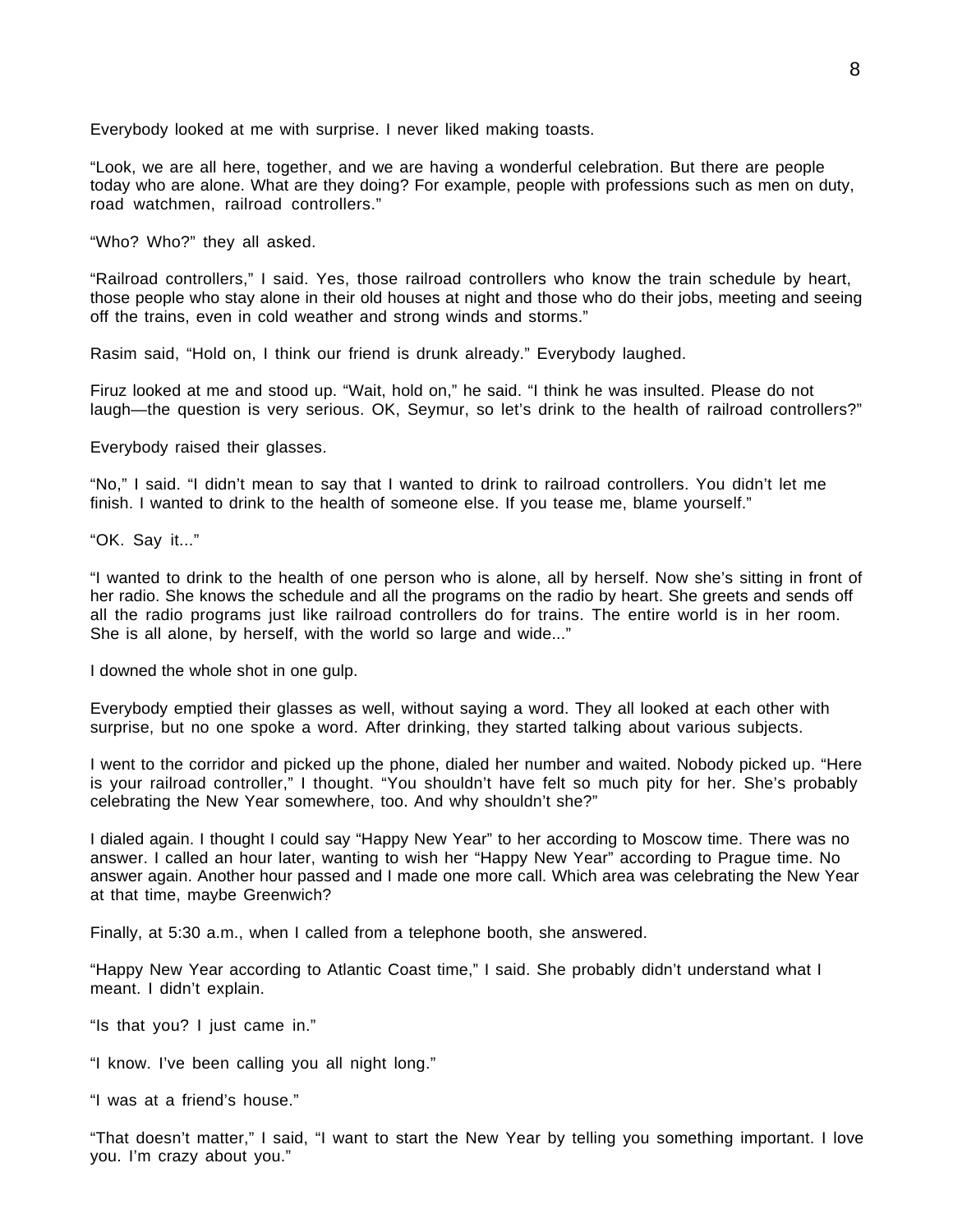"Really?" She laughed. "What good news! The New Year hasn't started out so bad."

"You are my darling, my dear one, you are the light of my eyes. I don't know what I'm supposed to say, but I have never loved anyone like this. I know it sounds funny, we've never seen each other. But the fact is that I can't live without you."

"To be more exact—without my telephone," she said. "I know these words are pointless, but it's still pleasant to hear them."

It was the first time that our conversation was not accompanied by piano sounds. The morning came. I used to go to music school and therefore, a comparison came to mind—the chromatic scale of life—the succession of white and black keys—of days and nights, of good, light days with bad and dark ones...

"When will I see you? No, you're right, let's not see each other. This is the finest way of loving, we are connected to each other by telephone lines. It's a good connection."

"It's a one-sided connection," she said, "meaning that you can call me and I can't call you."

"Yes, that's why I need to see you. Tell me your address and I'll be right there."

"Please, I beg you," she said. I felt pain in her voice. "Please, do not take this joy away from me. A lot of people make me these kinds of offers. If you say that too, I'll cut off my relations with you as well." Then she became silent and added, "But I've become very used to you. You're the first person that I've felt so close and dear to after my husband's death."

I went to my new workplace the following day—January 2nd. All day long, I edited material and gave it to the typist at the end of the day. I told her to finish it by morning. There was a long list in front of the chancellery room with the names and telephone numbers of all the workers. I glanced at the list and I was shocked. It was as if I saw someone familiar among people I didn't know.

"Who is Valizade?" I asked.

"She's our typist. You just gave your material to her. Why do you ask?"

I looked through the window. A typist with brown eyes was going down the stairs. Her high-heeled shoes were making sounds, click-click-click. I knew those shoes going down the stairs were size 35.

It was exactly like a fairy tale. Fortune decided to have us meet in an office, but she didn't know anything about it yet. She was sitting there and typing the stack of material that I had given her and couldn't even imagine that it was me who had given it to her. Well, of course, she knows that I gave it to her, but she doesn't realize who I am. Well, I don't know how to say—she doesn't know that I am me.

I couldn't wait, I wanted to tell her this news as soon as possible, so I called her from the telephone booth. It was the first time that I had called her so early. No one answered. "That's all right, I'll call her at the usual time so that it'll be a surprise for her."

I called at night.

"Hello. I phoned you two hours ago."

"Why so early? I was at my friend's house. I had some work to type and I was doing it at her place."

It was hard for me to keep from laughing.

"What work?" I asked.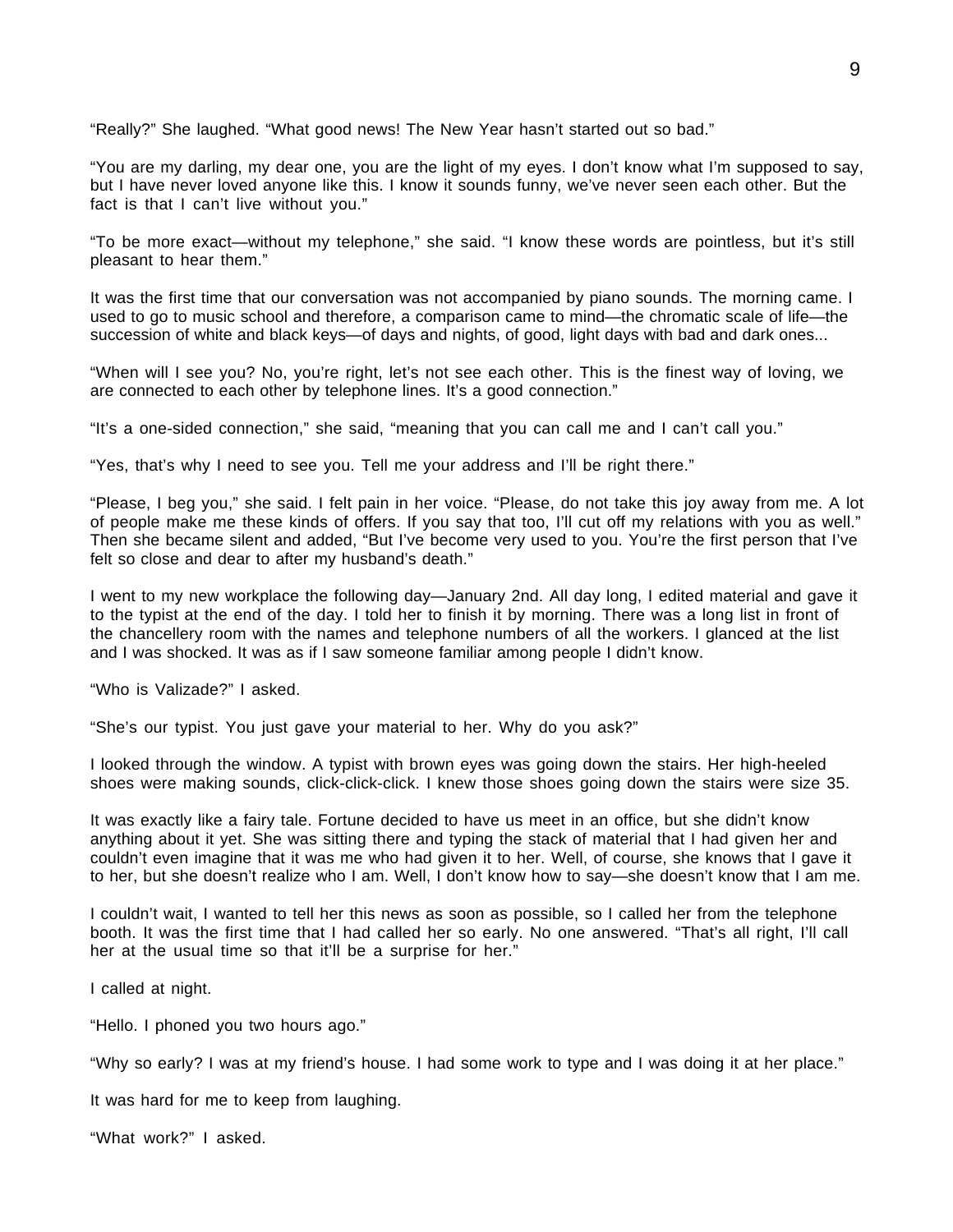"I took some work home. It's an assignment from my new boss."

"New boss?"

"Yes, today we got a new department director in our office."

"Really?" I desperately wanted to laugh, "Well, how did you like your new boss?"

"I don't know what to say. My first impression was that I didn't really like him at all. He's very arrogant. Of course, it's hard to say anything from the first time, but in any case..."

I was shocked. I hadn't imagined such an outcome.

"Why didn't you like him?"

"Well, nothing really, first impressions usually prove to be wrong. Maybe he's a good man. In any case, he looks like a very self-important man. He's tall and handsome. He's a young, good-looking man, but a bit boastful...he seems to look down on everybody. He speaks in such a demanding tone: 'It must be done by tomorrow!'"

It was the first time that she had spoken about her profession. I didn't have to ask her what her profession was since she had started talking about it. Besides, I knew it anyway.

"What about you?" she asked. "Did you get your new job?"

Back then, I couldn't have realized that I had started playing a very strange game, but some internal force made me stop for a moment. Then I said: "No, you know, I changed my mind and decided to stay at my old job."

In the morning I saw Madina, my Madina. Of course, I had seen her the day before, too. However, yesterday her face was one among the many faces I had seen. Yes, it was a nice, good-looking face, but it didn't distinguish itself from others. It was an ordinary face. Maybe it was even possible to say that it was beautiful, but it was a pale, gloomy beauty. But that's what I thought yesterday.

Today, everything was completely different. I secretly watched her while paging through the papers that she had typed. I was trying to find a relationship between her face, so unfamiliar to me, and her voice, which was so close and dear. I sought a relationship between her real essence and her telephone voice, that is, the depth that I had perceived about her from my telephone conversations with her.

My attitude toward her changed. I was sensitive and kind to her. I wondered if she could tell the difference.

In order to find out, I waited for evening to come—for the telephone-call time.

"I told you, first impressions usually turn out to be false. He is such a kind and sensitive man..."

"Don't trust second impressions either. They can be deceiving as well."

"No. Before I didn't have a chance to look into his eyes. I did today."

"When did that happen? I missed it," I thought.

"You know, his eyes are so honest and clever."

"I'm starting to be jealous of him," I said.

The game had started like this. I already knew the rules of this game. But she was unaware of it all.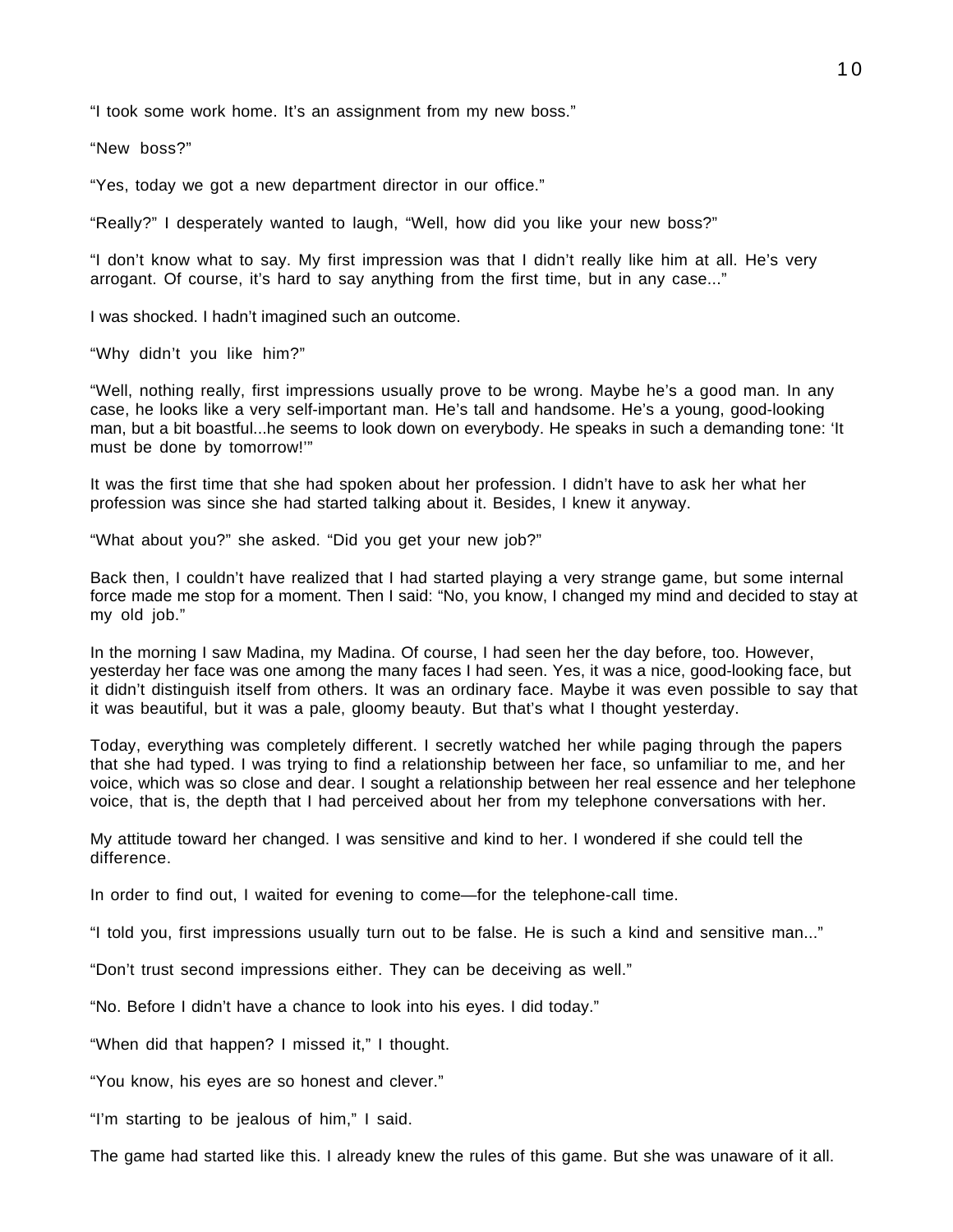It was already too late to change anything. The events were out of my control, like a letter that you post in a mailbox.

But there were specific difficulties in this game. I had to have control over all my words, expressions and even thoughts. I had to be one person at home and a different one at work. Each place had its own world, its own attitude and psychology.

I was a totally different person at work. I had to be open-hearted, but had to keep a separation between me and her and control myself.

She was telling me about myself, about my every move, my every step, and all the expressions of my face. Most of the time, I started the conversation about myself, but lately I noticed that it wasn't necessary to do so. She spoke with such excitement about Seymur Muallim herself. She spoke to Rustam about Seymur during all these long conversations, but she never spoke to Seymur about Rustam. No one knew anything about her telephone life. I didn't know how to react, to be glad or sad about it. Sometimes, it seemed that the fact that she didn't tell anyone proved her complete indifference. And sometimes, I thought exactly the opposite. I thought that she kept it secret from everyone as her dearest, deepest feelings. Strange, but it seemed to me that my feelings were mixed. Imagine, when I was Seymur I was jealous of her telephone life. And at night during our telephone conversations, me—Rustam, I was irritated when she spoke so much about Seymur.

I told her one time: "Let's stop speaking formally with each other [addressing with the polite form of "you"]. We've known each other for such a long time."

"OK," I heard her say.

"Good night. Bye." I was full of joy, like a little child, because Madina would now start speaking informally with me and officially with him.

And I suddenly realized that it was the first time I had ever thought of a third person as my second "ego."

"It seems to me that you expect something more from him?"

"How do you know?" she said in a furious voice, "Maybe he's the one who expects something more."

I hung the phone up angrily. I didn't call her for three days.

At work we were having fun that day. One of the experienced workers of the office came up to me: "Don't waste your time," he said and smiled. "Nobody can conquer the heart of our little lady."

We all laughed, and after Madina left, he added: "She's like a nun. Nobody can find a way to her heart. She proved to be a loyal wife to her husband even after his death. He died such a long time ago."

I found out that her husband had been a pilot and had died in the sky.

I got off work late the next day. When I was leaving, I heard Madina typing something. She had long, tiny fingers, and when she was typing, it seemed like she was playing the piano.

I called her that night.

"Hello."

"Hello. So, you have a temper. Why did you hang up the phone on me the other day? Seymur accompanied me home today."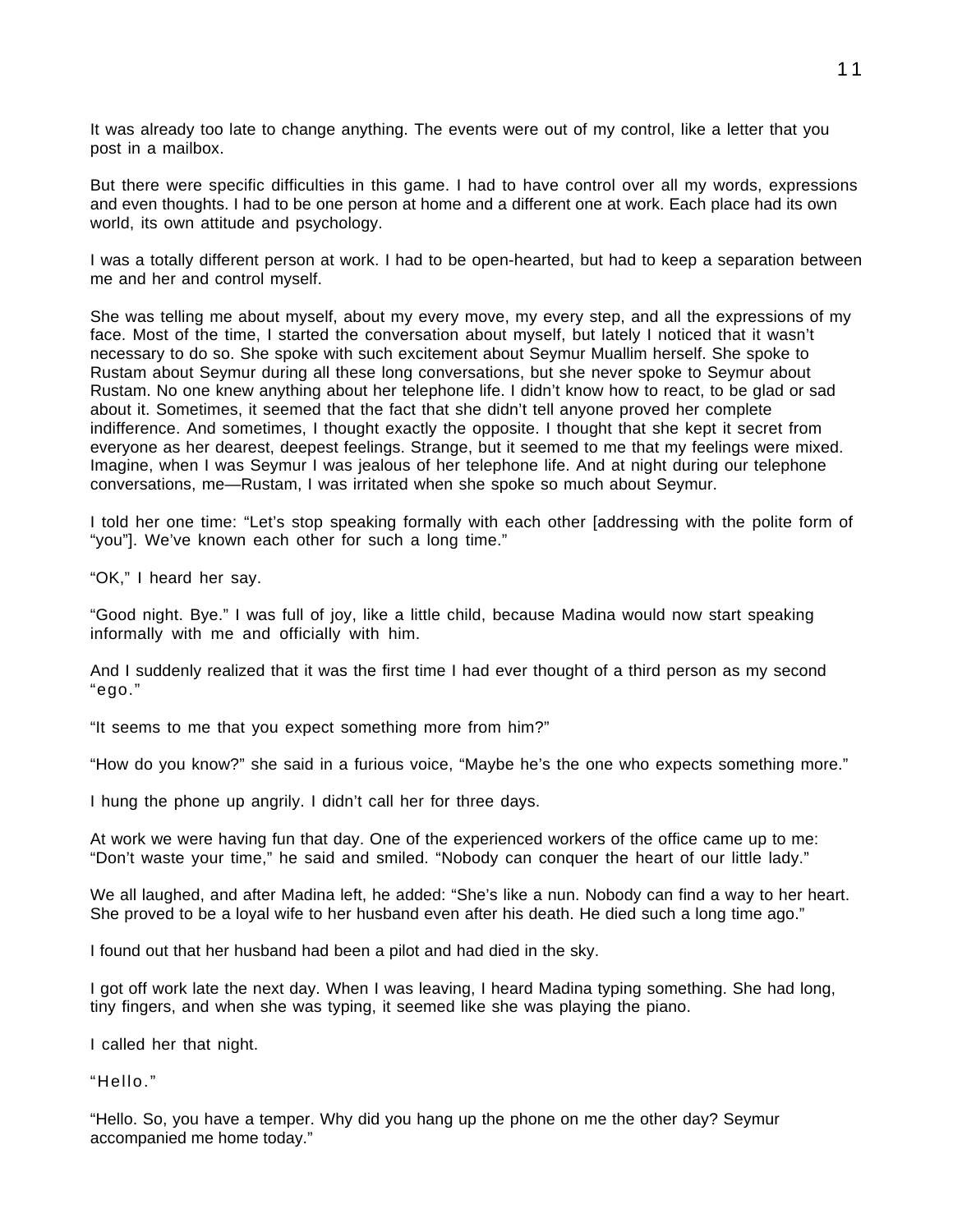"What?" I asked, surprised, and believe me, I was sincere.

"You heard me right. I had a lot of work, so I stayed late and he accompanied me home because he's such a well-mannered man."

"To be more exact, a bad-mannered, ill-bred man. He's a fool," I thought. "I should have known better. She stayed at the office so late and I left her there, having said goodbye to her. I didn't even think of accompanying her home."

But I also realized something else. I understood that if I would express the desire to see her home, she wouldn't say "no" and maybe she would even like it. Maybe she was taking revenge because I had hung up the phone on her the other day. Maybe, she was saying it just to make Rustam angry. It means that she is not indifferent to me, her telephone friend. But how could I know? Would she ever find out about it? I was confused and lost among all the "perhaps" and "maybes" that came to mind. But I made one thing clear for myself. I knew what to do the next time she stayed late at work.

We were going down a lonely street and I asked her: "What do you do in your leisure time in the evenings?"

"I stay at home," she said.

"You stay at home? All by yourself, alone?"

"Yes, why? I read, listen to the radio."

I wondered if she would speak about the radio as she had before? But she changed the topic and I was grateful.

"There's my window," she said pointing to one of the flats on the second floor.

"Perhaps your corridors are dark. Let me escort you directly to your door."

"No," she said.

But I didn't want to give up. "You could invite me inside."

"With great pleasure. But it's very late now," she looked at her watch, and I could tell that she was getting mad.

"Late? Do you go to bed this early?"

"No, but..." She was uncomfortable and she didn't know what to say.

"OK, if you don't even want to offer me a cup of tea, let's walk a little more in the fresh air."

She didn't say anything. We walked around her house several times. I wanted to go inside very much. I was eager to see the house, the radio and the sofa that were so close and dear to me from our telephone conversations. Maybe if she had invited me inside that night, I would have told her everything.

But when we said goodbye to each other, she rushed to give me her hand.

"All right, goodbye, Seymur Muallim. Thank you and good night."

She smiled and ran away.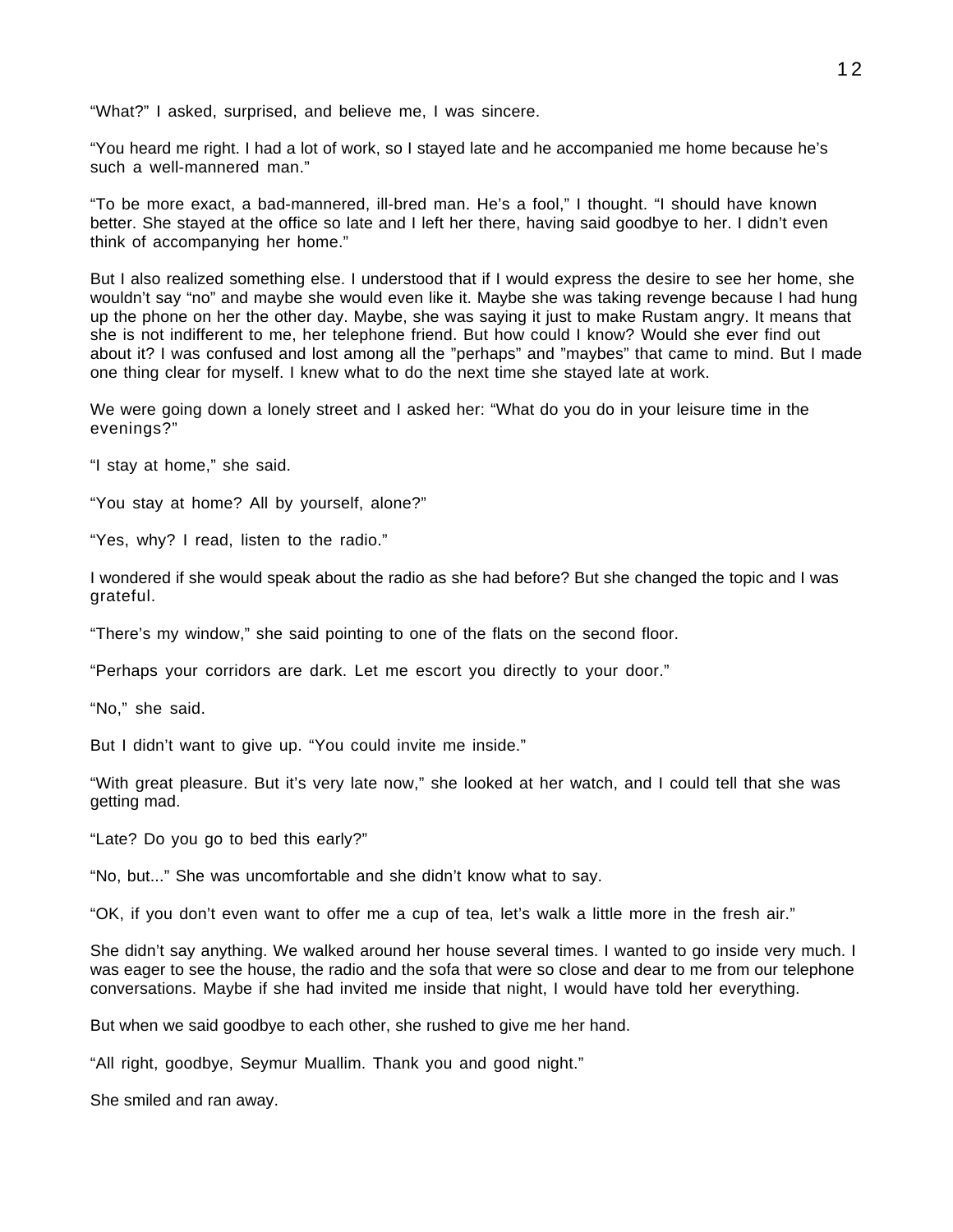I was listening to the sound of her steps and I suddenly realized everything. I understood why she was rushing home, why she was nervous and why she was looking at her watch all the time. She didn't want to miss the telephone call. My telephone call.

A few days after our director gave a stupid report at the office production results meeting, I stood up and said everything that was wrong about it. He didn't say anything to me, but I suddenly felt sorry for the man. He had been working at the newspaper for many years, and probably nobody had talked to him in this manner and tone before, especially in the presence of so many of his colleagues.

I felt uneasy after the meeting, first of all because I had been totally wrong, secondly because I recalled Firuz's advice and, thirdly, because I didn't want to get fired from this job. Madina worked here. Anyway, I went to the director's office and apologized.

When I called Madina that night, I knew what she was going to talk about.

"You know, Rustam," there was so much excitement in her voice, "our Seymur is such a brave man. I didn't participate in the meeting, but everybody is talking about how Seymur stood up against the director. He said everything he thought about him. You know, everybody is talking about it. You know, nobody has ever said anything to him. And to say all that in front of so many people."

"I know," I said, "I know these kinds of men very well. They give bright speeches at meetings when everybody is looking, and then they go and apologize when nobody is around. Your Seymur probably went up to the man's office and begged for apologies when nobody could hear their conversation."

She said in a sad voice: "Why are you talking like that? Why don't you like him?"

"Because you like him and I love you."

"Great. Let everybody love each other."

"Of course, you can joke. The trouble is that you see him, you speak to him face to face and you go to the movies with him."

"To the movies? How do you know that I'm going to the movies with him?"

"Why shouldn't you?"

She laughed. Obviously, she liked the idea.

"And with me, you communicate only through the phone."

"I thought you agreed with me on this matter."

"Have you said anything to him about me?"

"No, of course not. I will never say anything to anyone about it. For me this is, well," she kept silent for a moment, "something sacred."

The next day we went to the movies together. The movie was about test pilots and Madina was sad. Maybe that's why she felt the necessity to say everything that was inside her heart. When we were walking on the Boulevard, she told me about her husband who had died. She said that their entire lives had been spent in the air: "We met each other in the air. He was a pilot and I, a passenger. Then I started working as a stewardess, so that I could be always with him. We got married. We were flying back and forth between Baku and Moscow. We kissed whenever we found a private place. Then I got pregnant and I took maternity leave from work. That was the last time I accompanied him on his plane."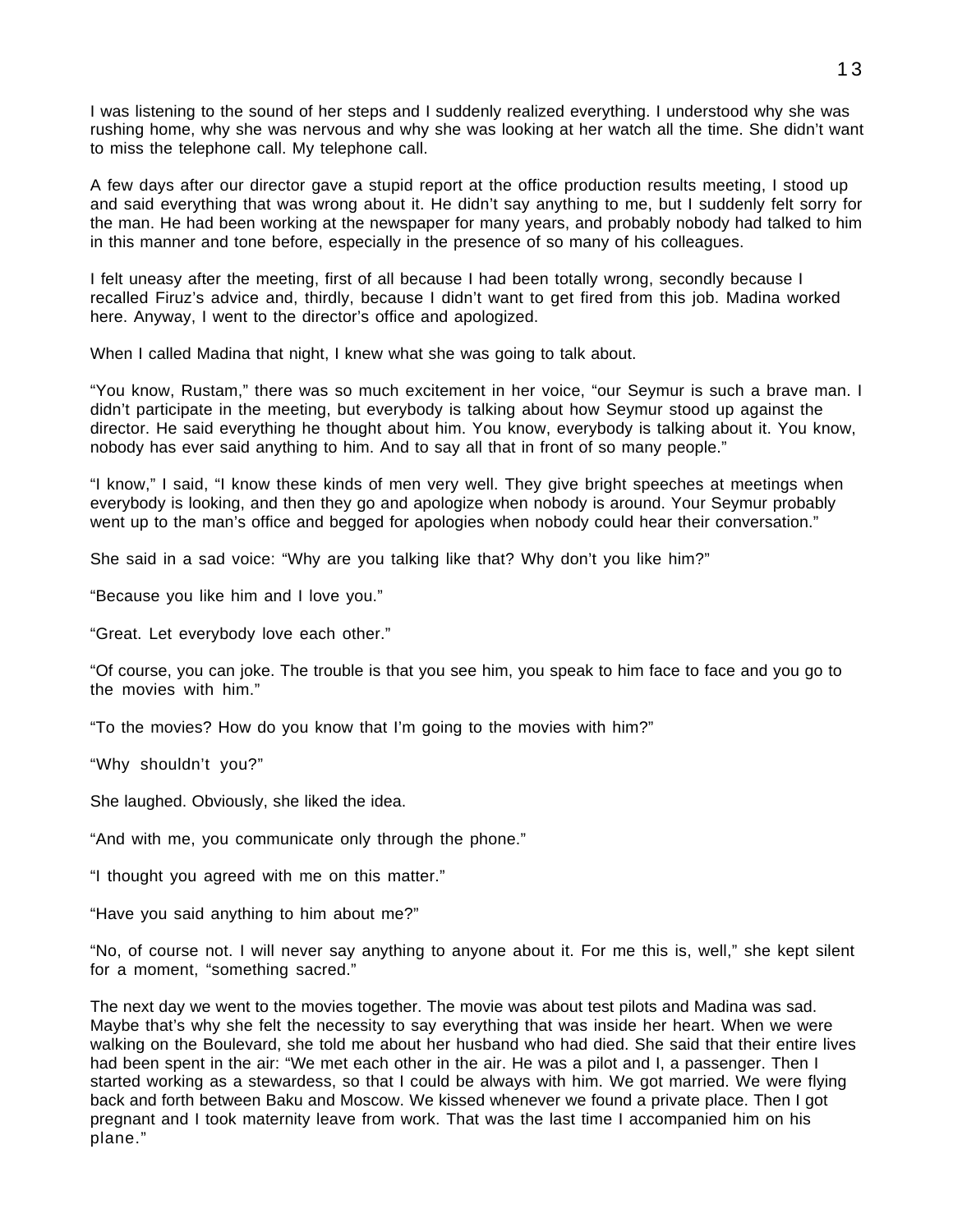There was no distance between their lips, but they didn't know that it was the distance between life and death. The distance between the eternal sky, the sky from where he'll never come back and the earth where Madina will be waiting for him forever.

When the plane was about to leave, Madina threw some water after it, as is the custom when someone is going on a long journey. It was probably the first time in the history of aviation that someone tossed water after a modern airplane, as it was done according to a rite that dates back thousand of years. The plane rose in the air. And then it started raining.

Madina stopped and started listening to something. Then in a while I heard the sound, too, and I realized that she heard the sound before anyone else. We looked at the sky where the plane was moving and emitting different colors, and Madina said: "His grave is up there. Normally, wives go to the cemetery to visit the graves of their husbands, but I look at the sky every time I think about him."

Then Madina told me that she sometimes goes to the airport. She stands there and watches airplanes take off and land. She also said that her baby had been born dead, that she wasn't even able to save this gift from her husband.

I reached for her face and wiped tears from her cheeks, then I started kissing her like a madman.

She said: "No, no, no, please don't," but I could feel that it was more and more difficult for her to say these words.

I dropped her off at her home and called as soon as I returned home myself.

Her voice was a little excited and even a bit happy, and I felt sorry for all romantic people—for all who have died in the air, on the earth and at sea.

"You know," I said. "Now we've started to address each other in an informal way. I called you yesterday, as soon as we separated, but your phone was busy. Who were you talking to so late?"

I would never have expected something like this. She became very uncomfortable. But she pulled herself together quickly and said: "You probably dialed the wrong number. I went to bed as soon as I came home."

"Yesterday I had a dream about you."

"That's strange, how could you see someone in your dream if you have never seen them in real life?"

"I saw your voice. And the radio program 'Neringa'."

"I can understand about 'Neringa' but how could you see my voice? I can't imagine that. What do you think I look like? Can you imagine my appearance?"

"Of course. You're tall, you have long legs and long hair." I was saying things that didn't match her real appearance.

"Quite nice," she said. "You've formed a very good picture of me. Now you're going to have dreams about me every night."

"I'm probably not the only one who dreams about you."

"There you go again."

"No. You know, they say Mahin Banu' used to appear in the dreams of hundreds of men. How about you?"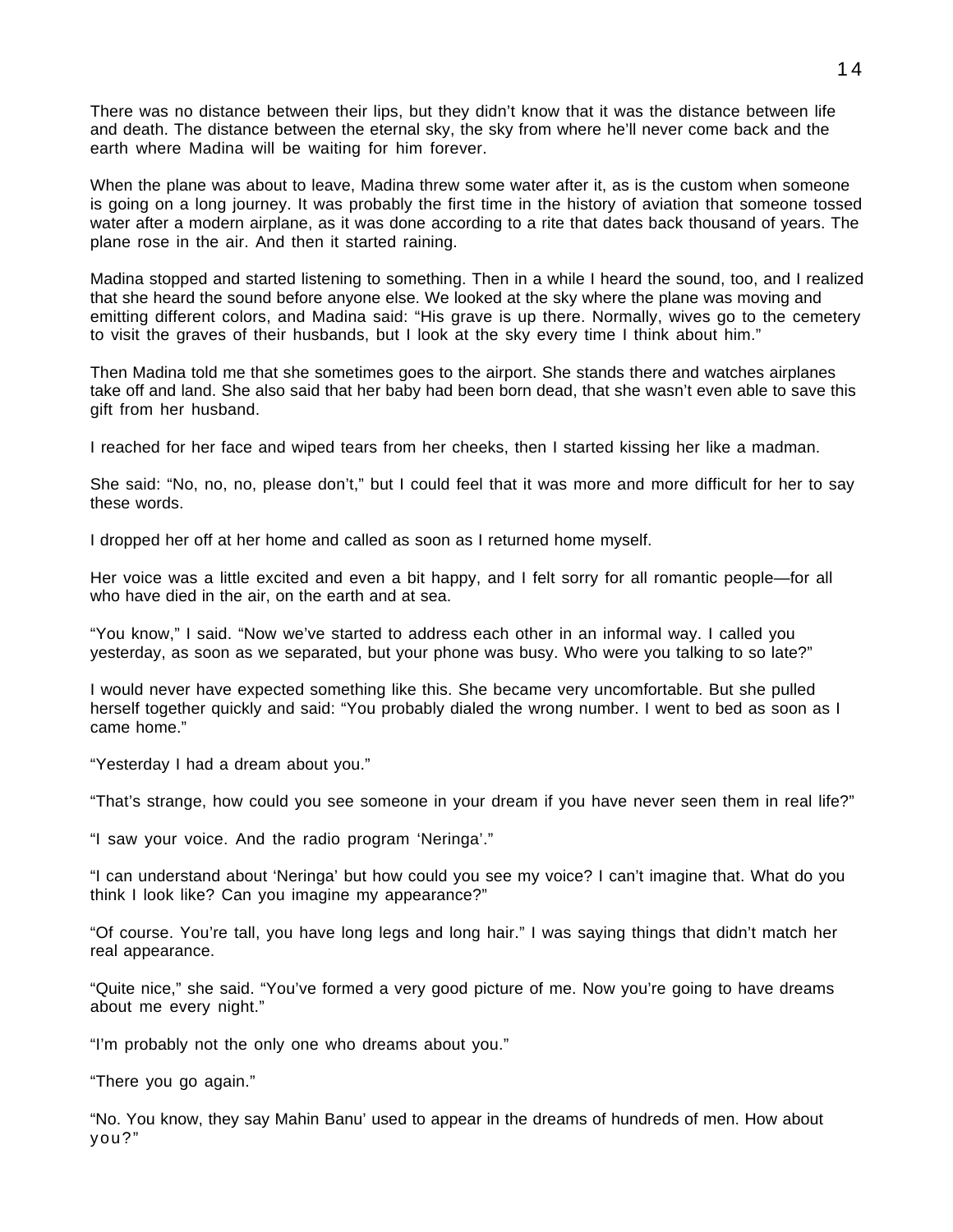"I exist only in one version and only in your dreams. You are the light of my eyes."

"I am forever grateful to you."

"Listen, you light of my eyes, I want your advice on one matter. But please, control yourself, don't make a big fuss about it and don't hang up."

I had been waiting for this conversation for almost three days. I was surprised she hadn't brought it up earlier.

"Listen, but first take a tranquilizer."

"OK. Hurry, say it."

"All right. Three days ago Seymur asked me to marry him…are you all right?"

"No," I said. "What did you tell him?"

"I haven't answered yet. I want your advice. Because you are my best and dearest friend."

"The psychology of women is really strange. When they fall in love with someone else, you become the best friend and the dearest person. Say 'no'." The strange thing is that I was sincere. "Marry me or don't get married at all. I love you." Oh God, I wish it were possible to marry by telephone.

She laughed very loudly. But her laughter was a little nervous and a bit artificial.

"Be a good boy. You're still a little kid to me."

"Me? How do you know? You haven't seen me."

"I can feel it. I can tell from your voice, your temperament, your devotion to me and, well, from many other things. I beg you, please, always try to be like this, don't rush to become older."

"How do you know, maybe I'm older than your Seymur."

"No, my dear. Women intuit things like this very well."

It seemed like a joke, but I had no desire to laugh. For some reason I felt pain, sorrow and anxiety.

"Don't marry him, Madina," I was saying. "What am I supposed to do? Your husband won't allow me to call you."

"We'll find a way out. Telephone communication is not a betrayal, it's not a sin. By that time you will have your own telephone and I'll be calling you myself."

How could I explain to her that that was impossible?

"Try to understand me," she was serious and her voice sounded a bit sad. "Look, you men sometimes complain about loneliness. It makes me laugh when I hear something like that, because you'll never know what real loneliness is—the kind of loneliness that only women understand. If I wake up at night, it seems like the walls are coming down on me... Whatever. Let's not speak about sad things. I'll do whatever you say. I'll say 'no' to him if you want."

What could I tell her? She kept silent for a while, then I heard the sound of an airplane and I realized that that was the answer. Neither me—Rustam, nor me—Seymur, would ever be able to replace her dead husband.